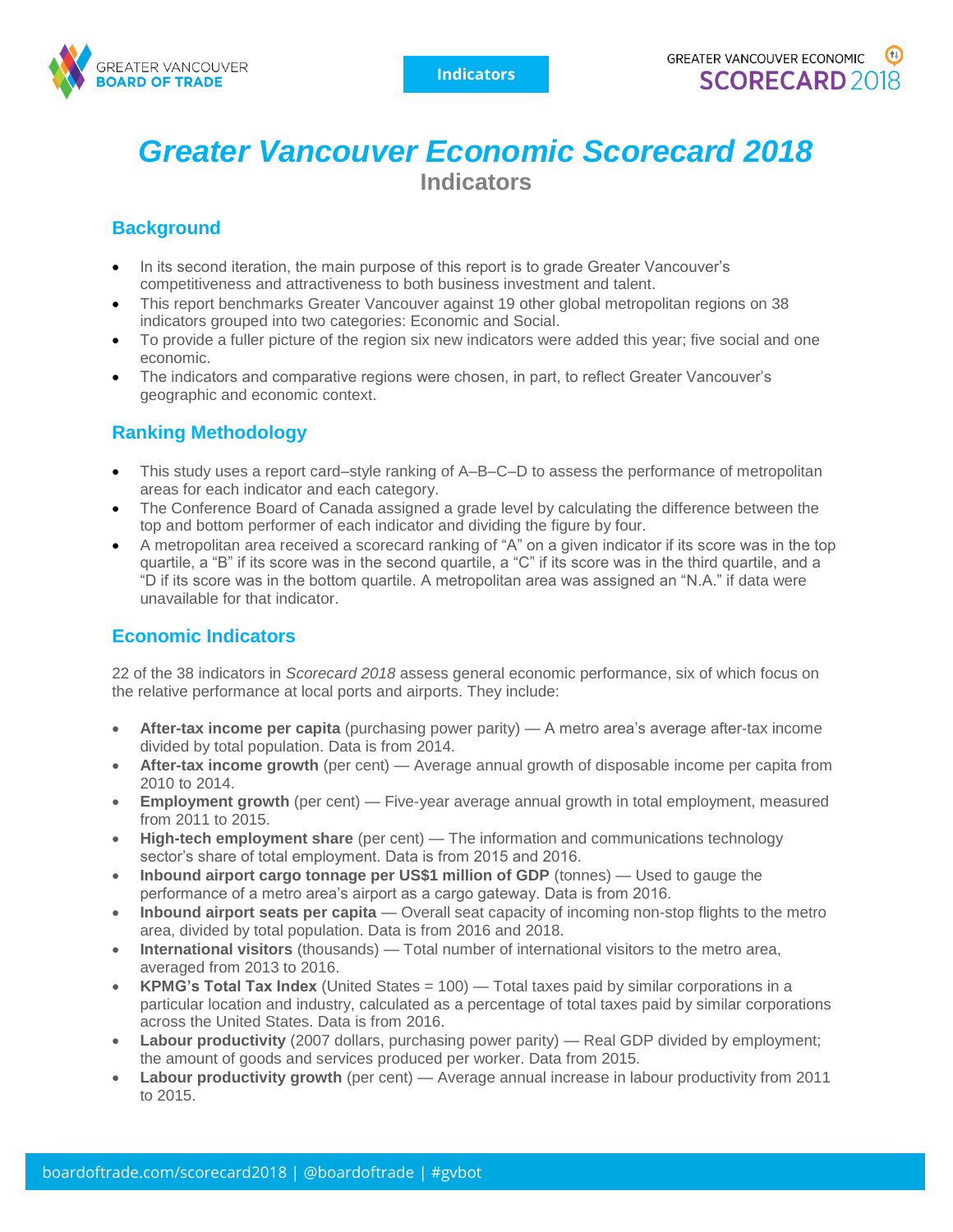**Indicators**



- **Marginal effective tax rate** (METR) on capital investment for businesses (in percentages) The tax rate a corporation would pay on one additional dollar of return on capital investment. A high METR makes a region less attractive to corporate investment. Data is from 2015.
- **Market size** (trillions of dollars, purchasing power parity) Total income of the population within a 500-mile radius of the metro area. Data is from 2015.
- **Number of cruise vessel calls** Number of cruise vessel calls received by each region's port(s). Data is from 2016. Data for Los Angeles is from 2011.
- **Number of participants at international association meetings** The number of participants in meetings organized or sponsored by international organizations with at least 50 participants. Data is for 2016.
- **Office rents** (US\$ per square foot) Total rental cost of downtown Class A office space. Data is for the first quarter of 2017.
- **Port cargo tonnage per US\$1 million of GDP** Total trade (imports and exports in tonnes) at each metro area's port(s) per US\$1 million of GDP.
- **Port container traffic (TEUs) per US\$1 million GDP** Container throughput is a volume measure expressed in twenty-foot-equivalent units (TEUs) per US\$1 million of GDP.
- **Real GDP per capita** (2007 dollars, purchasing power parity) GDP (the overall value of goods and services produced within the metro region) divided by total population. Data from 2015.
- **Real GDP per capita growth** (per cent) Average annual increase in real GDP per capita from 2011 to 2015.
- **Unemployment rate** (per cent) Percentage of the labour force not working, based on 2016 data. Shanghai data are for 2015
- **Venture capital investment per US\$1 million of GDP** Average investment in new start-ups per US\$1 million of GDP. Data is an average from 2011 to 2015.
- **Number of non-stop flight destinations at major airport (new)** Total number of non-stop flight destinations (both domestic and international) available at each metro area's major airport. Data is from 2018.

## **Social Indicators**

The remaining 16 of the 38 indicators in *Scorecard 2018* measure a region's social performance, including several quality of life attributes:

- **Air quality** (mg/m3) Average accumulation of fine particulate matter that is 2.5 microns in diameter and less. Data is from 2013 and 2014.
- **Age dependency ratio (new)** A ratio of the working aged population relative to the non-working aged population. It is a measure to determine pressure on the productive population. Data is from 2016, 2015 and 2014.
- **Comfortable climate index** A measure of how far the average maximum temperature strays from 15°C in the winter and from 25°C in the summer, adjusted for hours of sunshine. Metro areas with mild weather and lots of sunny days score higher. Data is averaged from 1971 to 2010.
- **Commuting time of a round trip to work** (minutes) The average time of a trip to and from work. Data is from 2017, 2016, 2015, 2013 and 2011.
- **Democracy index (new)** Compiled by the Economist Intelligence Unit, this measures the state of democracy in 167 countries compiling 60 indicators in 5 categories. Data is from 2017.
- **Female labour force participation rate (new)** A measure of the proportion of the female working age population (those aged 15+) that is active in the labour market. Data is from 2016, 2015, 2014 and 2012.
- **Homicide rate** Number of homicides per 100,000 people. Data is an average from 2012-2016.
- **Housing affordability** (median house price divided by median household income) The higher the ratio, the less affordable housing is in a given metro region. Data is from 2017.
- **Housing affordability change (new)** This indicator subtracts the 2017 housing affordability index by the 2012 housing affordability index, so it measures how much affordability has changed over the most recent five-year period.